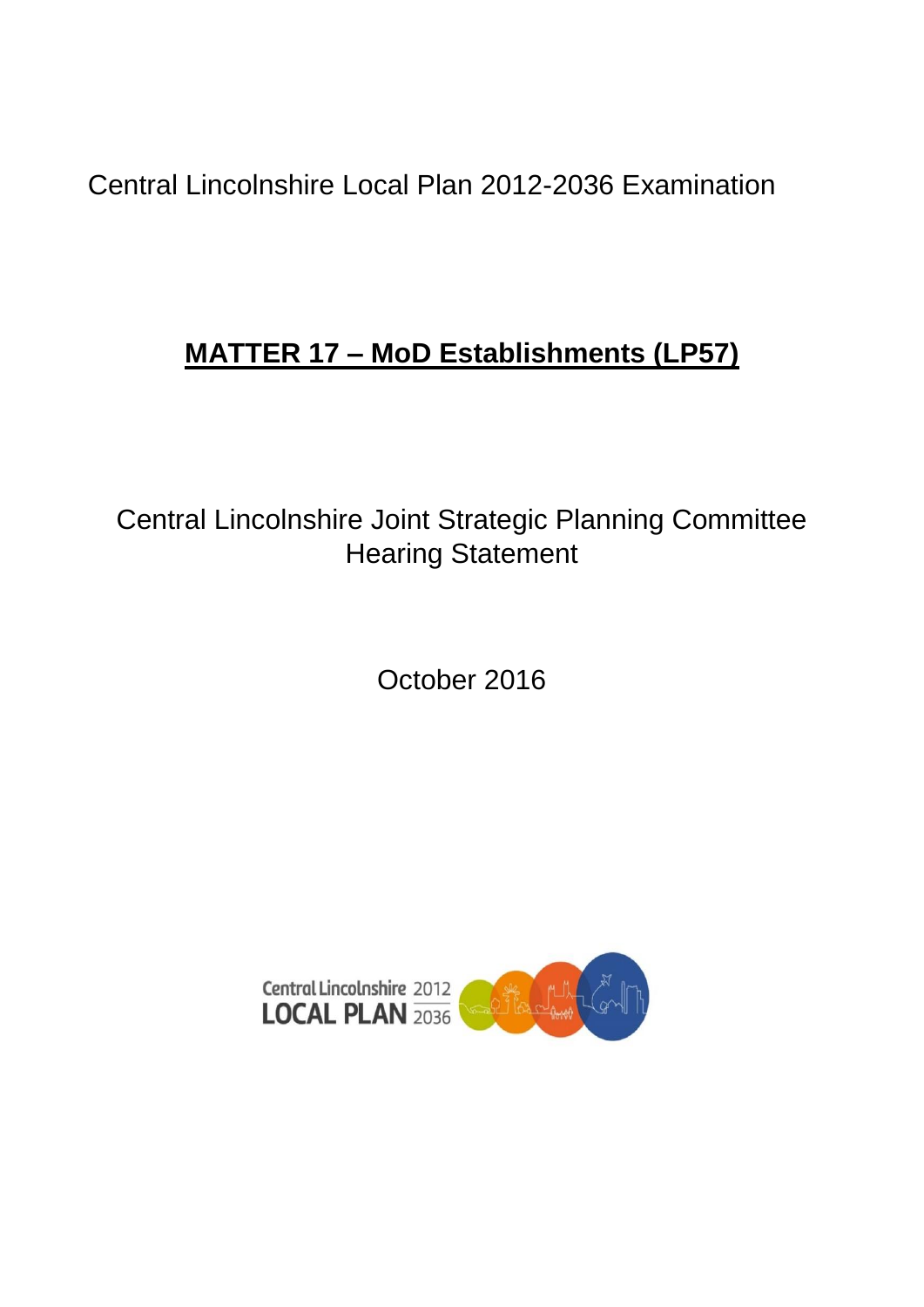## **MATTER 17 – MoD Establishments (LP57)**

## *Issue 17a – Development of MoD land and assets – Policy LP57*

*Q1. Policy LP57 supports the redevelopment or change of use of MoD land and assets surplus to requirements. Are all MoD sites suitably located for redevelopment or change of use? How would a decision maker balance the support for a proposal under Policy LP57 with the requirement of other policies in the plan, such as the distribution of housing in Policy LP2, LP3 and LP4?*

The intention of Policy LP57 is to give decision makers a strategic steer for proposal whereby, due to rationalisation for example, large areas of land may become surplus to MoD requirements.

It is a positively framed policy, which seeks the redevelopment of land and buildings, rather than letting such brownfield land become vacant, derelict and/or an underused asset.

It is, however, acknowledged that there may be some MoD land and assets that are isolated in the countryside, or only adjacent to hamlets or small settlements. In such circumstances, redevelopment as a significant civilian community may not be suitable or follow the principles of sustainable development, and could conflict with the spatial strategy of the plan set by LP2.

On reflection, the second half of the policy should also not exclusively refer to areas currently or last used a services community – it should apply to all types of MOD land, irrespective of whether a services community were present.

The following modification (Main/SC/24) is therefore suggested for the second half of the policy:

"Where the proposal is to create a civilian community in an area currently or last used as a services community, particular consideration will be given to**,** proposals must:

- **include appropriate** the infrastructure and community facilities to be provided to the **for the new** civilian community; and
- the degree to which **demonstrate that** the new community can access higher level services (such as jobs, leisure, retail and culture)**, either within the development or** at other nearby settlement(s)**,** by sustainable means; and
- the extent, if any, of **if there is** any **significant** increase in the population in the new community compared with the services community it will replace, and **consider** the implications **(environmental, social or economic)** of such an increase **and address them as appropriate in the proposals**.

By including the above suggested modification, redevelopment proposals for new civilian communities on redundant MOD land could come forward in appropriate locations, but if the location/proposal was isolated from higher level services, lacked infrastructure or had other implications which could not be appropriately mitigated, then the development could be refused. Without the modification, this might not be possible, which is not the intention of the policy.